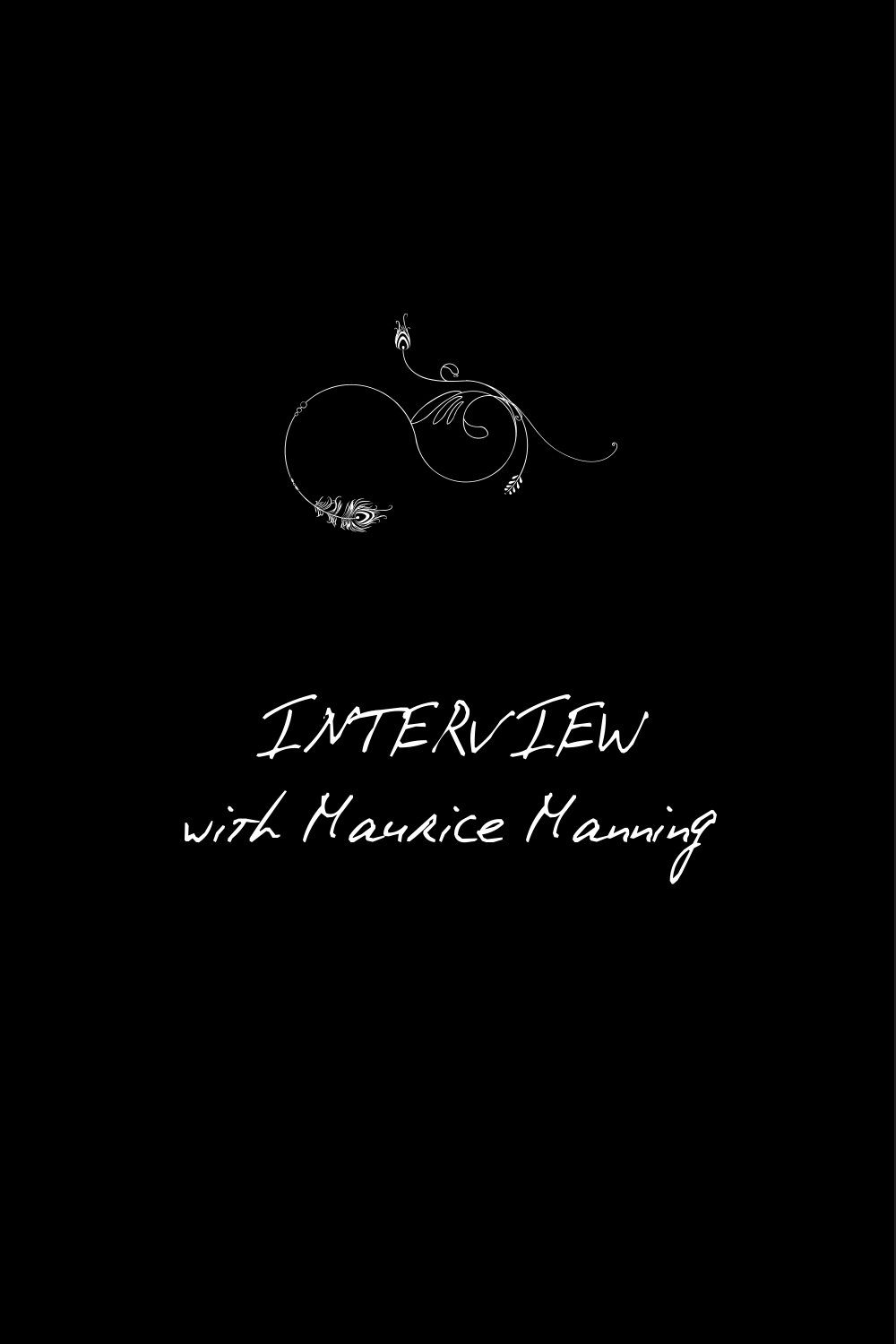## Interview with Maurice Manning by Wesley Sexton

**Maurice Manning** has published five books of poems, the most recent being his *The Gone and The Going Away*. In January he found time to sneak away from his 20 acre Kentucky farm to read several of his newest poems as the first of many authors to visit Butler University under the Vivian S. Delbrook Visiting Writer's Series. During his short stay at Butler, Manning took time to speak with the Manuscripts staff.

- W. Writing poetry is a unique process among the creative arts. What attention do you give to that process, and in what ways does it affect your writing?
- MM: For several generations now, any poet who talks about the process of writing poetry tends to advocate for the value of that process. It's a famous example, but the poet W.H. Auden said that for him, the subject of his poems was not the source of fascination or attention, but that he gave most of his attention to working out the intricacies of form—the laborious process of composition. I often find myself agreeing with that. For instance, almost every poem I have written in the last several years is in a version of iambic tetrameter (the four-beat line); and about ten years ago, I was drawn to pentameter—the five-beat line. It's like playing a musical instrument or a sport—you do your training: your rote, repetitive scales or you practice your foul shots; and hopefully doing that rote, repetitive work improves your skills and abilities across the board.

So, I was doing this pentameter, and I realized that it seemed awkward to me. That fifth foot was too much in the line – it gave too much weight to the line, and it limited the line for me. Or in some ways, it didn't limit the line enough. I like counterintuitive things. For instance, the pentameter line is an ingenious development because it has five feet, which means it doesn't have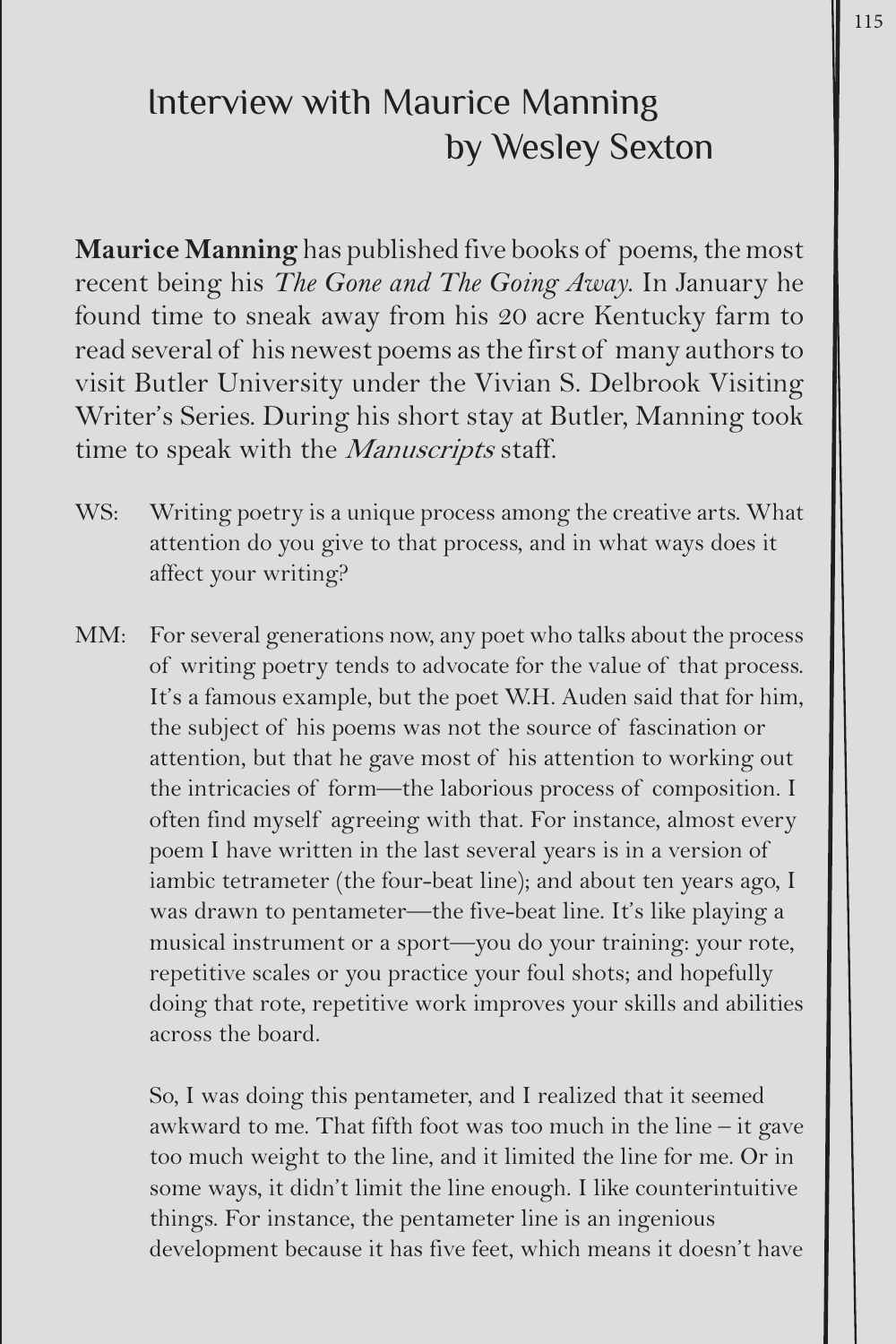a middle. You can't have a half line and an equal second half line. It has to be asymmetric. The four-beat line can be divided in half, but the counterintuitive part of me likes to have that symmetry and yet resist utilizing it. If that is a way to talk about process, that is part of what I'm thinking about. When I'm writing I'm thinking about the asymmetric properties of a symmetrical line.

- WS: You mentioned at the reading you gave at Butler University that you often put arbitrary restraints on yourself, in terms of form. For example, *Bucolics* does not use the word "and," and all of the short, six-line poems in *The Gone and the Going Away* have exactly thirty words. What effect does limiting yourself, in terms of form, have on your writing?
- MM: I have had a conventional experience with form. In my first book there are a number of poems that follow the traditional rules of a sonnet. There are another bunch of poems in the first book that borrow forms from other areas: there is a geometric proof, which takes a mathematical form and imports it to poetry. I have enjoyed that—there is a legal brief in there as well.

In the second book, I used blank verse a lot.

In the third book, I was using a heavily enjambed iambic line that resolves over the course of the book into iambic tetrameter, and that was an important formal device for me, because in *Bucolics*, the protagonist is in a one-sided dialogue with God. He begins in frustration and concludes in something approaching redemption or reconciliation in a spiritual sense; and it makes sense (to me at least) to have the metrical resolve.

The fourth book is all in couplets of tetrameter, and to me there is logic there. I tend to think of the couplet as the primary formal unit for narrative, going back in literary tradition. Because all the poems in *The Common Man* are narrative, it made sense to me to utilize this old-fashioned formal tool intended for narrative. Many of the poems for that book are spun out of the world of tall tales and oral tradition, and the couplet seems connected to that tradition as well.

manuscripts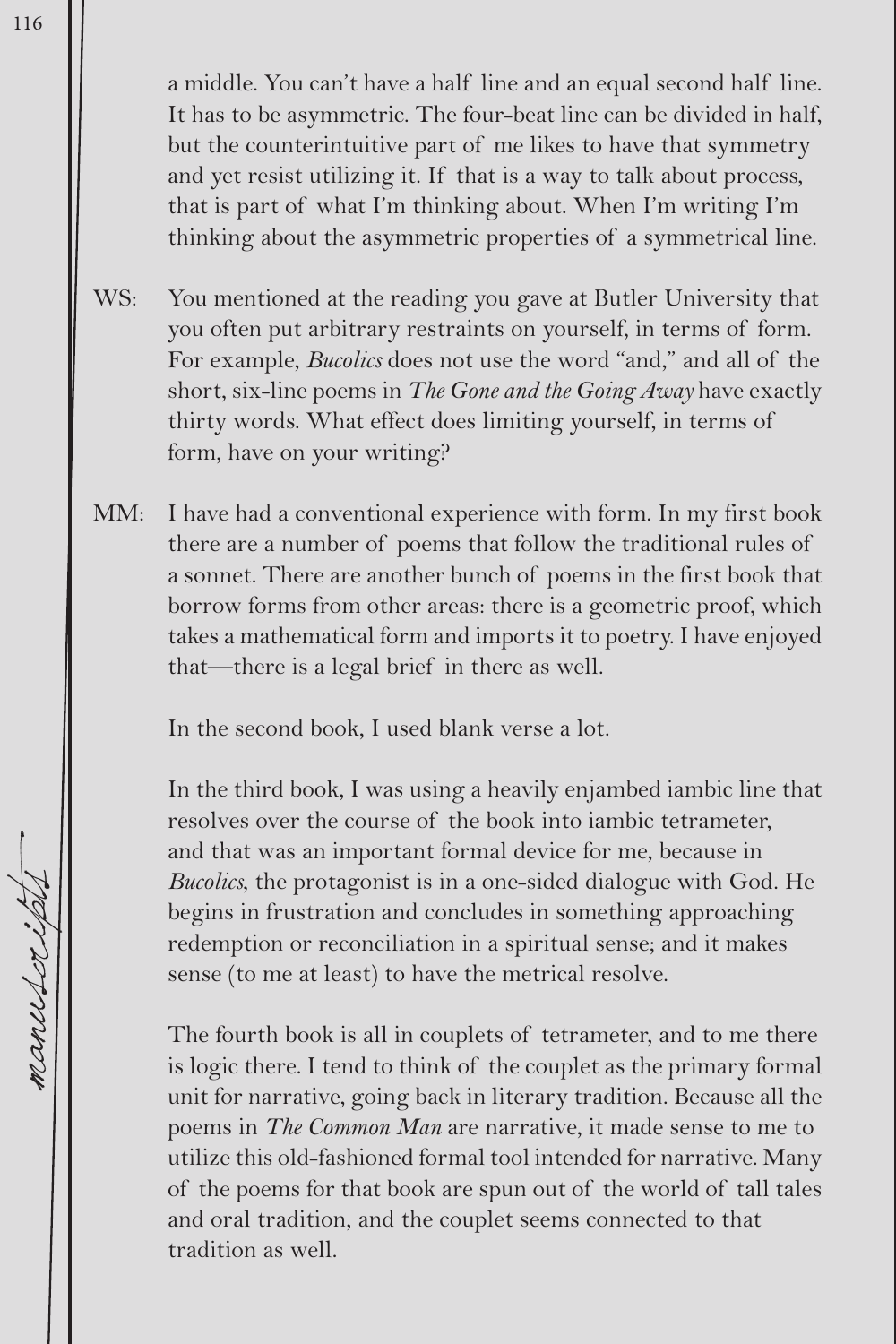In the fifth book, there are narrative poems but there are a bunch of poems that are just outbursts or utterances of sound or whimsy—talking animals and stuff like that. Those short poems are built on a stanza that I invented—a six line stanza where each line has five words. The odd numbered lines (1, 3, and 5) begin with an iambic foot; while the even numbered lines (2, 4, and 6) begin with a trochaic foot, so you have an upstairsdownstairs movement among the lines. Then, since it's a numerical end to the line rather than a metrical end, each line has a blunt stop. A friend of mine, who is a great poet and wonderful human being—Brooks Haxton—he very nicely described those short 30-word poems as "Honky-tonkas" and that suits me. I think that's a nice description for those. In those poems, I was very consciously thinking about the stanza as a little room for a poem. What poem can be housed in the parameters of this room? It was a lot of fun to realize that it's almost endless, what you can do within the confines of the form.

In the book that's coming out in about a year, I don't believe I really worked in an official stanza. I think of those poems as stacks of lines. Probably what I worked most with in that book is what might be called knotty syntax. Just seeing how the phrase and the sentence can twist and turn through the tetrameter lines.

- WS: It's interesting that you pay so much attention to meter, because your poems often read as if they are being spoken, and I think much of that is due to the fact that there is often a unifying voice or place to your books as a whole. For instance, in *Lawrence Booth's Book of Visions* we have Lawrence Booth as the speaker throughout the book, and in *A Companion to Owls,* we have Daniel Boone narrating for us. *The Gone and the Going Away* is similarly unified by the focus on place. When you are conceiving of books, how does that principle of unity affect your writing, and at what stage in the writing process does it enter?
- MM: It sort of happens along the way. For instance, with *Lawrence Booth*, I had flirted with that material for ten years before I figured out a way to deal with it. I was at graduate school at the University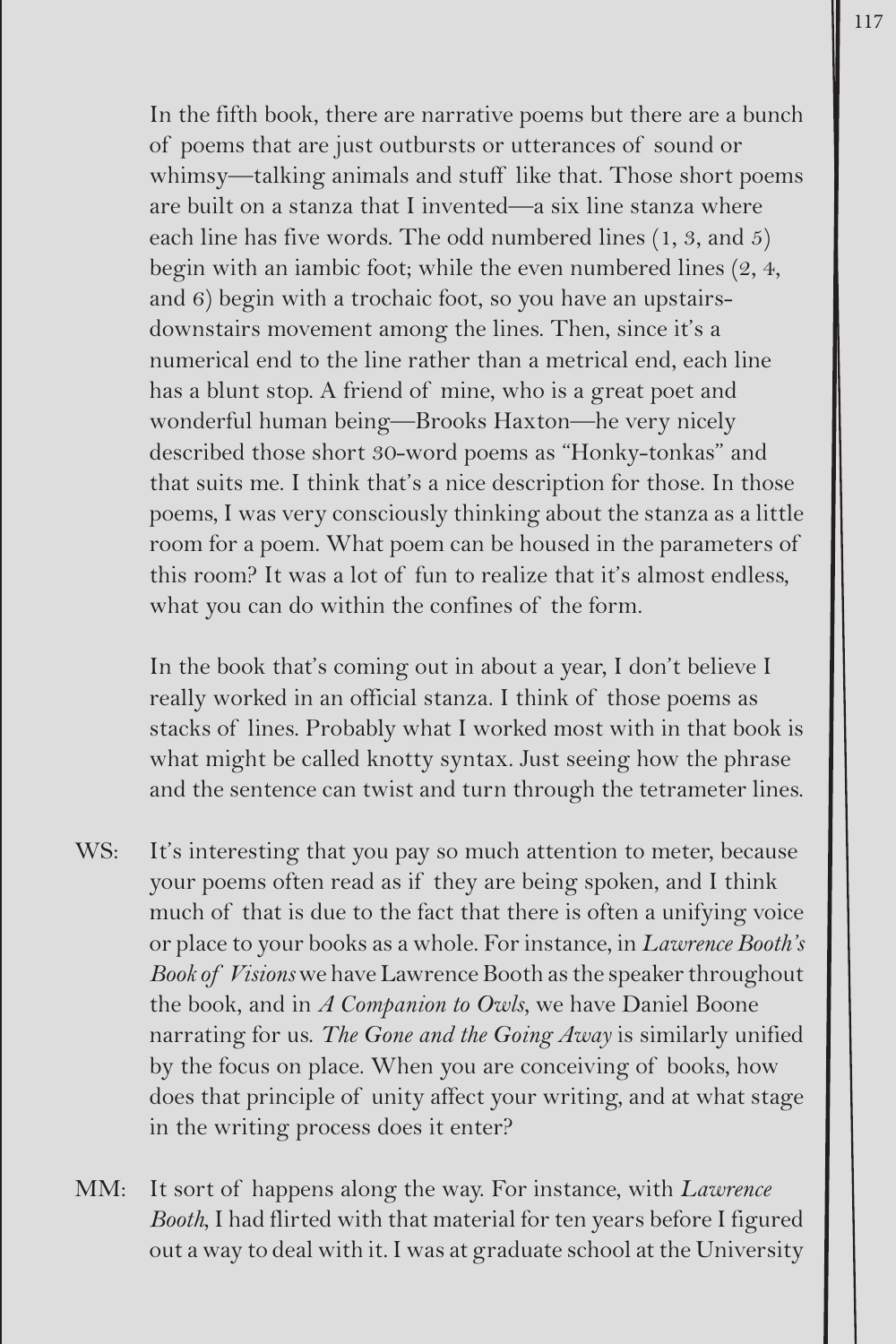manuscripts

of Alabama when a light bulb came on, and I just thought one day, "Oh, I'll have this third person omniscient perspective to be the stage manager for the theatrics of these poems." And that proved to be valuable, because I could then distance myself from some of the material and see it more objectively, seeing it from a broader and wider scope. Then I could come at it from all sides if I wanted to. But that was 10 years into figuring out how to deal with that material.

The Daniel Boone book is a bit of an exception because I pretty quickly—after writing just a few poems—realized that there was something to relish in trying to embody the voice of Daniel Boone, 200 years after he was around.

In *Bucolics*, I had written 10 or 15 poems in that style before I felt the groove, so to speak. Then I heard the voice of the protagonist, and I better defined the world that that protagonist was inhabiting.

With *The Common Man*—in 2005, I had a month-long writing fellowship to this great place in Scotland, called the Hawthornden International Retreat for Writers. I took it very seriously; I wanted to really work and get a lot done. So I went over there and I assigned myself a monastic duty to write one poem a day. At the end of the month I had 30 poems all in pentameter. I came back home, and a couple of months later I was looking back through the poems and I just shook my head and thought, this is not what I want to be doing. I don't like these: they're clearly exercises. They're not really doing anything other than demonstrating someone trying to write in pentameter. So I've not done anything with those poems. But I've learned how necessary it was to spend a month failing—to spend a month flailing—not doing the right work. That led me to do the work that I really wanted to be doing, which became that tetrameter line, and the couplets that came up in *The Common Man*. Making mistakes is clearly an important part of the process – sometimes big mistakes.

WS: Sometimes contemporary poetry can be aggressively abstract, and the real world is so far removed from the language that it can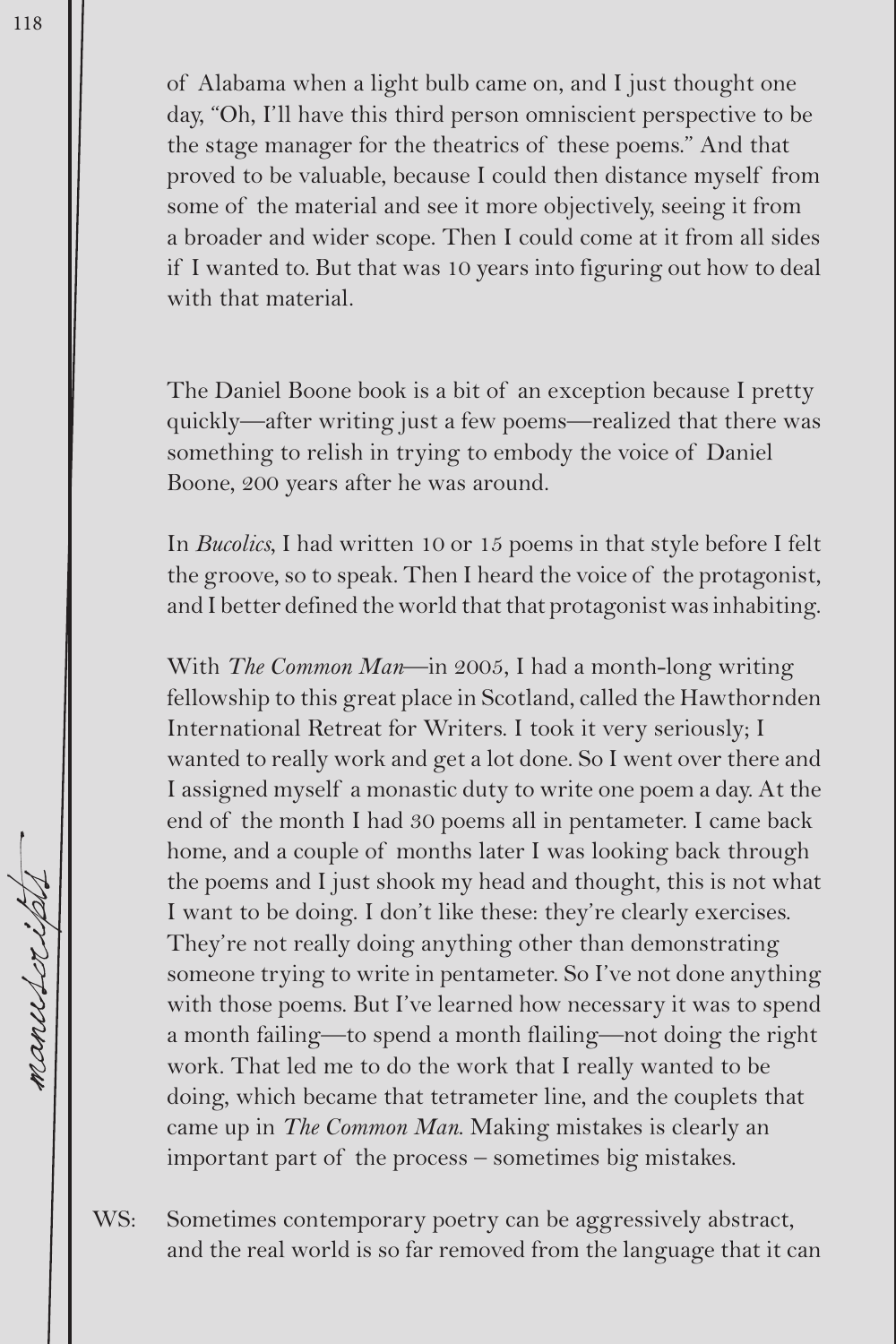be hard to get a foothold. To your credit, your poems often bring the real world in, and they are (in some ways) more accessible because of that. What drives that kind of writing for you?

- MM: There is a fine line between what we think of as abstract and what we think of as concrete or accessible. This is something that may perhaps be a part of one's development, but I found myself more and more interested in approaching that line – veering closer to things that are abstract or uncertain or unclear. I read a poem last night "The Place Unnamed, The Vision Unclear," and I don't think the poem is abstract. I wasn't trying to write an abstract poem, but it's a concrete poem about an abstract circumstance. That suits me. I'm happy to play with the see-saw between abstraction and verifiable reality. I love that, actually, and increasingly I've come to appreciate that in other forms of art—especially painting. I haven't seen it yet, because where we live in Kentucky there is no fancy movie theater, but there is a movie out about the British painter J.M.W. Turner who was a Romantic painter and someone that Wordsworth and Coleridge would have known about and vice-versa. He is a terrific painter because he paints these large-scale scenes of things that aren't quite defined. In the English countryside, which is where he set a lot of his paintings, fog and mist and cloud are always infringing on the concrete things in the painting, so it's a nice mix of fuzzy uncertainty and minute certainty. I'm not an art historian, so I'm searching for a way to describe this, but I really enjoy that. I understand it. I think that is one of the realms that art needs to address—that line between things we know for certain and things that are always shrouded in uncertainty, and how often the two are right next to each other and interfused with each other. Those are rich moments in life, and things that keep us thinking, hopefully.
- WS: Another thing your poems seem to be saying is that, in some way, nature gives rise to the imagination. I'm curious about how you feel nature has affected you creatively.
- MM: I think nature is the great analog for the human imagination. If you want to understand the human imagination, go out in the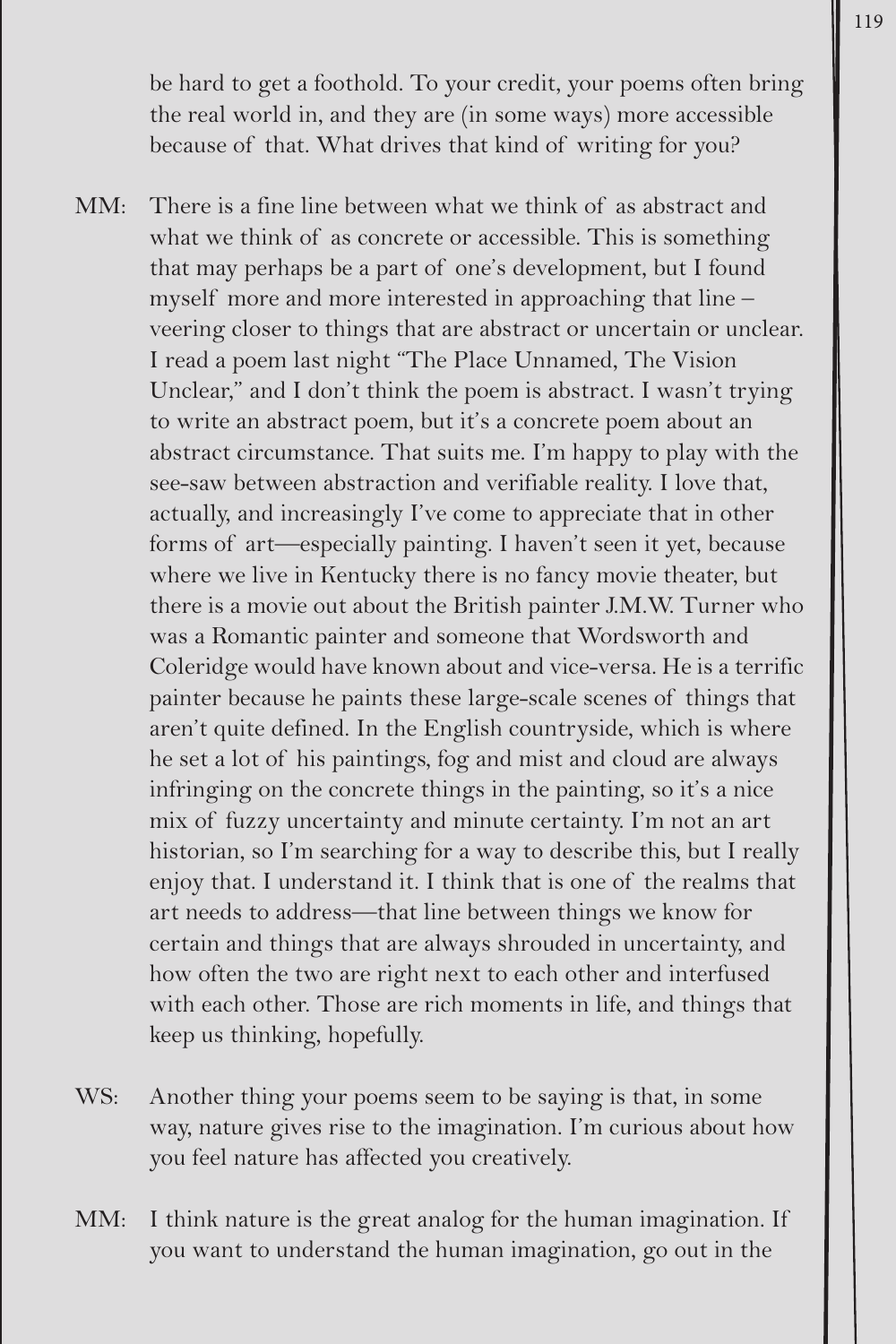woods. Go walk by a stream, get lost, and be amazed by the natural world. It appears to be spontaneous. It appears to be completely organic and unplanned, and yet at a biological level, trees and plants follow a process. They have a biological design that informs their growth, reproduction, lifespan, etc.

I think that is useful when thinking about the human imagination. There is a wildness and a freedom—an organic quality—to the imagination, and yet you have to steer it. You have to tend it, or prune it. You have to guide it in some way or else what comes out of it doesn't have much meaning.

WS: Who are some of your favorite poets to read these days?

MM: Just recently I was at a poetry festival in Palm Beach, Florida, which I thoroughly enjoyed, and while I was there I got to meet a poet that I've long admired, named Robert Wrigley. I bought a book of his that I did not have previously and I've really been enjoying that. I've read him for years, but have gained a newfound attention for his poetry—stuff that is up my alley, so to speak. There are a lot of contemporary poets whose work I will always admire and respect—some who are coming to Butler this semester. Louis Glück and Ellen Bryant Voigt especially are poets that I admire, and they are mentors in their way. I'm really fond of Claudia Emerson, who passed away in the fall. Alan Shapiro, Andrew Hudgins, Kay Ryan, Natasha Trethewey, my former colleague Ross Gay. There are a lot of great poets out there right now.

I probably spend more of my reading time with poets who are no longer on the face of the Earth, and that's just owing to my education. When I was in college the focus was not on contemporary literature. The focus was on experiencing literature from a historical perspective, and that just took root in me. I've spent a lot of time with the Romantics, and any poet who had a pastoral inkling. I spend a lot of time with Shakespeare. I've come increasingly to believe that all literature (if there is an audience for it) requires some dramatic element. I spend a lot of time with Robert Frost, Wallace Stevens, Gerard Manley Hopkins—always I go to Hopkins. In fact, yesterday in one of

manuscripts